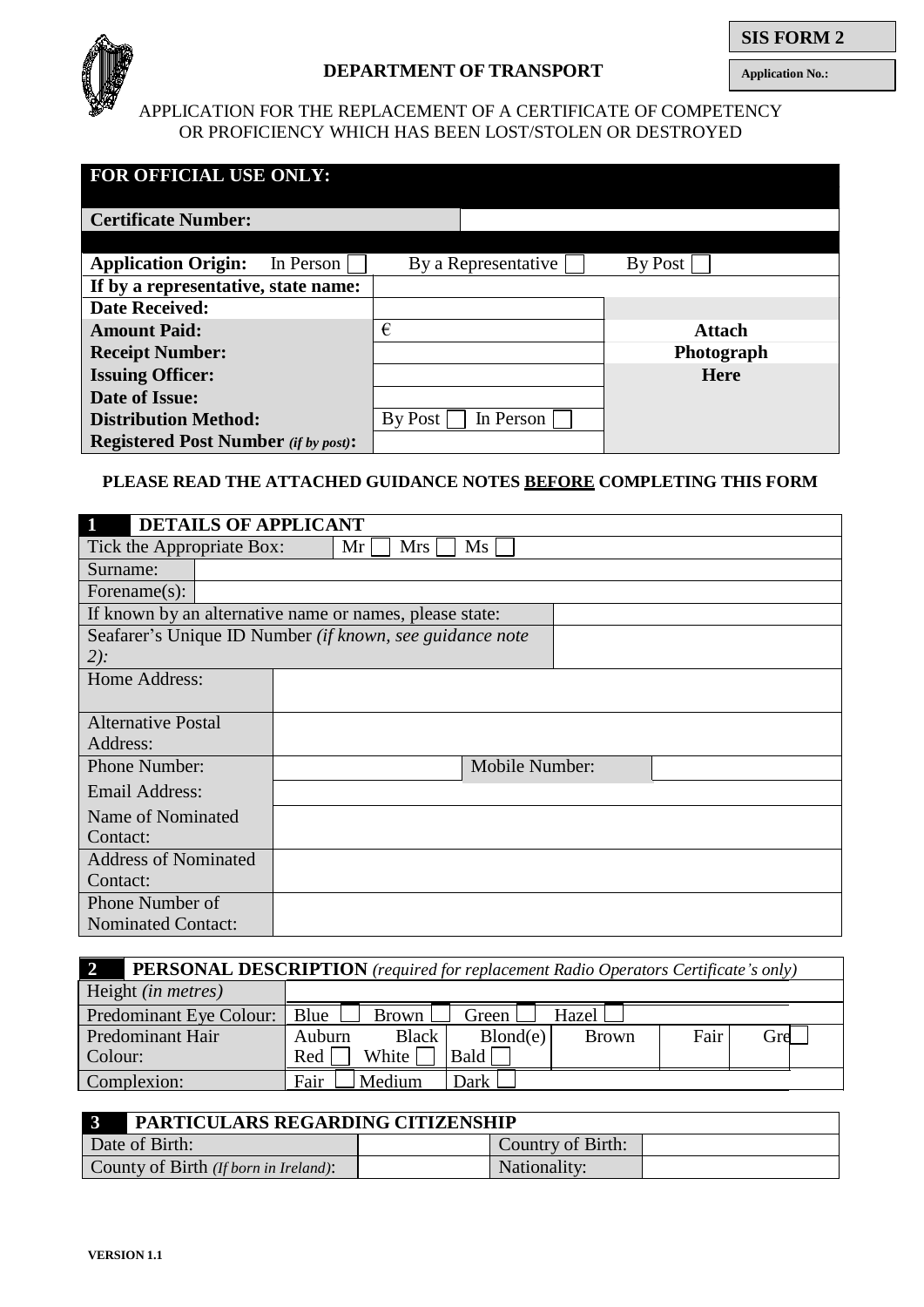# **4 PARTICULARS OF CERTIFICATE FOR WHICH A REPLACEMENT IS BEING APPLIED FOR**

| <b>Certificate Type:</b> | <b>Certificate Number:</b> |  |
|--------------------------|----------------------------|--|
| Date of Issue:           | <b>Place of Issue:</b>     |  |

# **5 INCIDENT REPORT OF THE CIRCUMSTANCES IN WHICH THE CERTIFICATE HAS BEEN LOST/STOLEN OR DESTROYED**

State full particulars of the circumstances in which such loss or destruction occurred (including place and date):

# **6 WITNESS TO INCIDENT REPORT**

Please have this section completed at a Garda Station by a member of An Garda Síochána.

I certify that the applicant has reported the incident as outlined in Section 5. I also certify that the photographs (on the back of which I have signed my name), supplied are a true likeness to the applicant.

| Signature of Garda:                                                                                                                                                                                                            |                   |
|--------------------------------------------------------------------------------------------------------------------------------------------------------------------------------------------------------------------------------|-------------------|
|                                                                                                                                                                                                                                |                   |
| Rank:                                                                                                                                                                                                                          |                   |
| Garda Number: Van American State State State State State State State State State State State State State State State State State State State State State State State State State State State State State State State State Sta | Date:             |
| Garda Station:                                                                                                                                                                                                                 | Telephone Number: |
|                                                                                                                                                                                                                                |                   |
|                                                                                                                                                                                                                                |                   |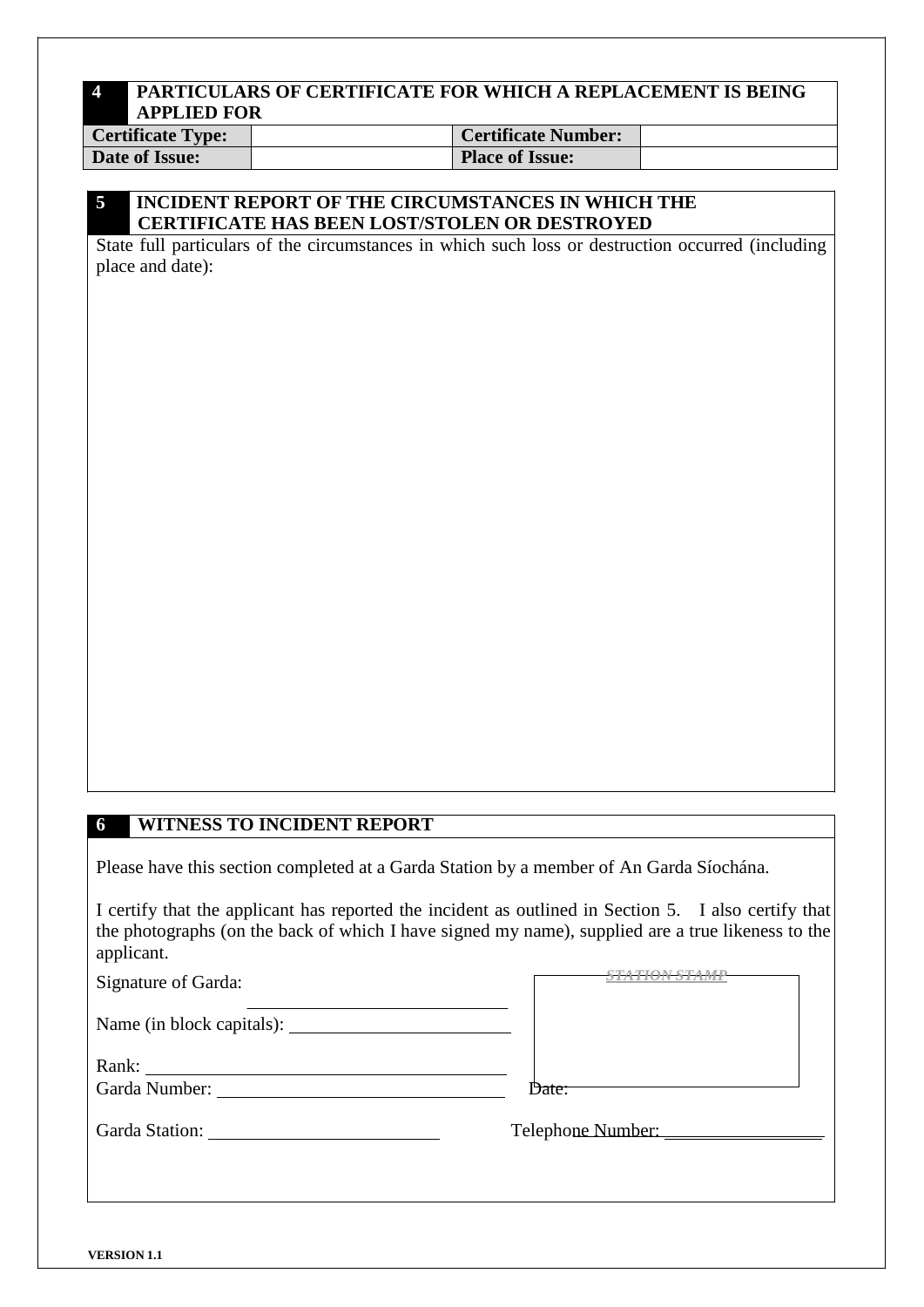# **7 APPLICANT'S DECLARATION**

I certify that:

- the particulars furnished in this application are true,
- the accompanying photographs are photographs of me, and
- I am aware that it is an offence to knowingly or recklessly make a false declaration.

**I hereby declare that the particulars on this application form are correct and I request that a replacement certificate be issued to me.**

| <b>Signature of Applicant:</b><br>Note: Please keep signature within the box provided. This<br>signature will be scanned and printed into the certificate<br>being applied for.<br>Date: |                                                      |
|------------------------------------------------------------------------------------------------------------------------------------------------------------------------------------------|------------------------------------------------------|
|                                                                                                                                                                                          | Attach Seafarer's<br>Photograph here<br>for scanning |

| DOCUMENTS TO ACCOMPANY YOUR APPLICATION - CHECKLIST<br>-8                                               |                      |                       |  |  |  |
|---------------------------------------------------------------------------------------------------------|----------------------|-----------------------|--|--|--|
|                                                                                                         | <b>For Applicant</b> | For Official Use only |  |  |  |
| A completed application form                                                                            |                      |                       |  |  |  |
| Two photographs, signed on reverse                                                                      |                      |                       |  |  |  |
| The appropriate fee. (Fees and payment methods are<br>listed under Guidance Notes 1 and 4 respectively) |                      |                       |  |  |  |

**IMPORTANT NOTICE:** INCOMPLETE APPLICATIONS MAY BE RETURNED UNPROCESSED, BY POST. THEREFORE IN ORDER TO AVOID ANY UNDUE DELAY IN THE PROCESSING OF YOUR APPLICATION, PLEASE ENSURE THAT THE ABOVE CHECKLISTS ARE ADHERED TO.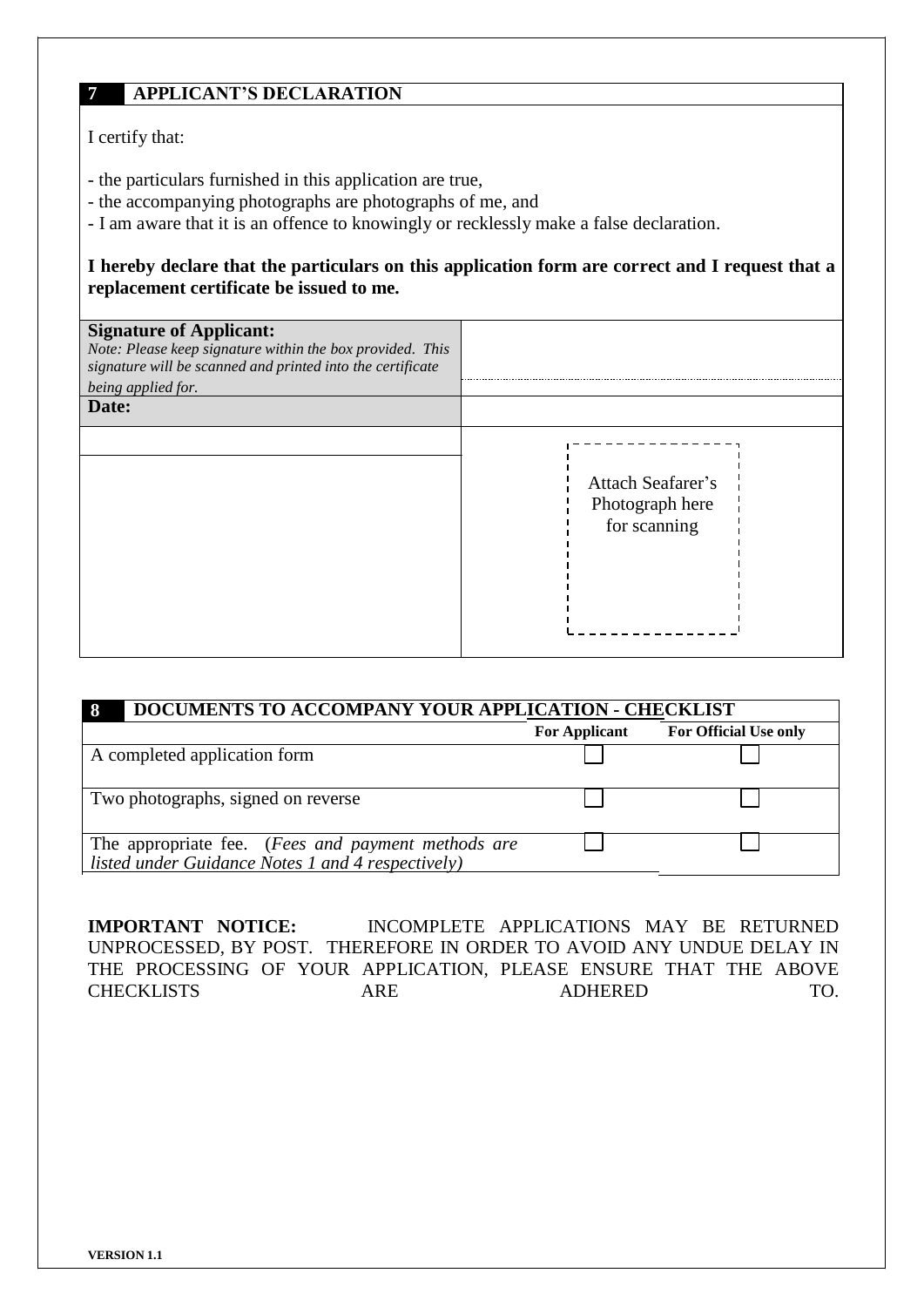# **FOR OFFICIAL USE ONLY**

# **APPLICATION PASSED**

I confirm that I have examined the application as completed and can certify that the seafarer has met the requirements for a replacement certificate(s) as follows:

| Functions                | Level | Capacity | <b>STCW Regulation</b> | Limitations applying |
|--------------------------|-------|----------|------------------------|----------------------|
|                          |       |          |                        |                      |
|                          |       |          |                        |                      |
|                          |       |          |                        |                      |
|                          |       |          |                        |                      |
| Certificate Expiry Date: |       |          |                        |                      |
| Examiner's Signature:    |       |          |                        | <b>Office Stamp</b>  |
| Date:                    |       |          |                        |                      |

# **APPLICATION REJECTED**

I confirm that I have examined the application as completed and can certify that the seafarer has **NOT** met the requirements for a replacement certificate(s) as follows:

# **REASON(S) FOR REJECTION**

| Examiner's | <b>Office Stamp</b> |
|------------|---------------------|
| Signature: |                     |
| Date:      |                     |
|            |                     |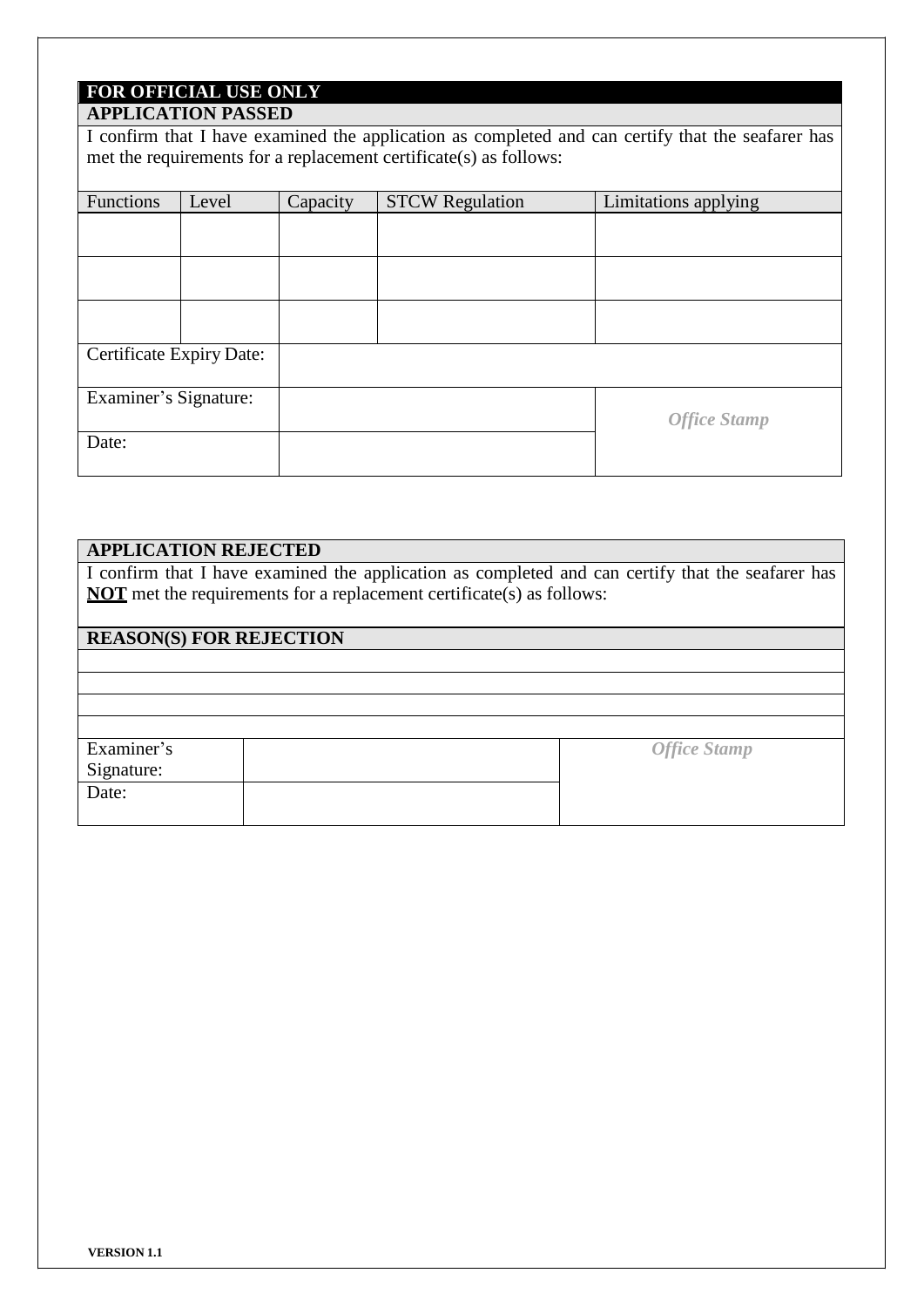# **GUIDANCE NOTES**

#### **1. GENERAL NOTES**

Applications for the replacement of more than one certificate must be made on separate application forms.

#### **LEGIBILITY**

All entries (other than where signatures are required) must be made clearly in BLOCK CAPITALS using a black or blue ballpoint pen. Mistakes due to illegible writing cannot be rectified without payment of a further fee.

#### **PHOTOGRAPHS**

Your application must be accompanied by two identical passport-type photographs. The photographs should be taken full face, without a hat, and should be printed on normal photographic paper. The reverse side of each photograph should be signed by you and the witness under Section 6.

#### **FEE**

Replacement Radio Operator's Certificate €50 Replacement FV Certificate of Competency €53<br>Replacement STCW Certificate of Competency €53 Replacement STCW Certificate of Competency

#### **2. DETAILS OF APPLICANT (SECTION 1)**

#### **SEAFARERS UNIQUE ID NUMBER**

The Department of Transport are in the process of issuing all seafarers' who hold Irish Seafarer's Discharge Books, Identity Cards, Certificates of Competency, Radio Operator's Certificates and other seafaring qualifications and certificates including Irish Seafarer's Medical Certificates, a Seafarer's Unique ID Number. If this number is known to you, please provide it under Section 1. If this number is not known by you, please leave this field blank. Your unique ID number will be issued to you and printed on the current seafarer's certificate which you are applying for. This number should be quoted on all future communications with this Department.

#### **NOMINATED CONTACT**

For data protection purposes your application, or the status of your application, may not be discussed with any other party without your prior consent. Should you envisage another party making inquiries with this Department on your behalf regarding the status of an application submitted by you (i.e. should you be away at sea), then please provide details of that Nominated Contact.

#### **3. PERSONAL DESCRIPTION (SECTION 2)**

#### **EYE COLOUR**

Please tick the relevant box for your predominant eye colour. If the colour of your left differs from that of your right eye, then please insert L (for left) and R (for right) in the relevant eye colour tick boxes.

#### **HAIR COLOUR**

Please tick the relevant box for your predominant hair colour or tick 'bald' if bald.

#### **4. APPLICATION METHODS**

#### **A. By Post**

It is in your interest to use registered post. This Department will not accept responsibility for documents lost in the post. Complete your application form as required, remembering to attach all the supporting documents listed on the checklist provided (see Section 8). Post your application together with your payment by bank draft or postal order, made payable to the *Superintendent, Mercantile Marine Office*, to the Mercantile Marine Office listed under Guidance Note 5. Alternatively credit and debit card payments can be made by submitting the following information: